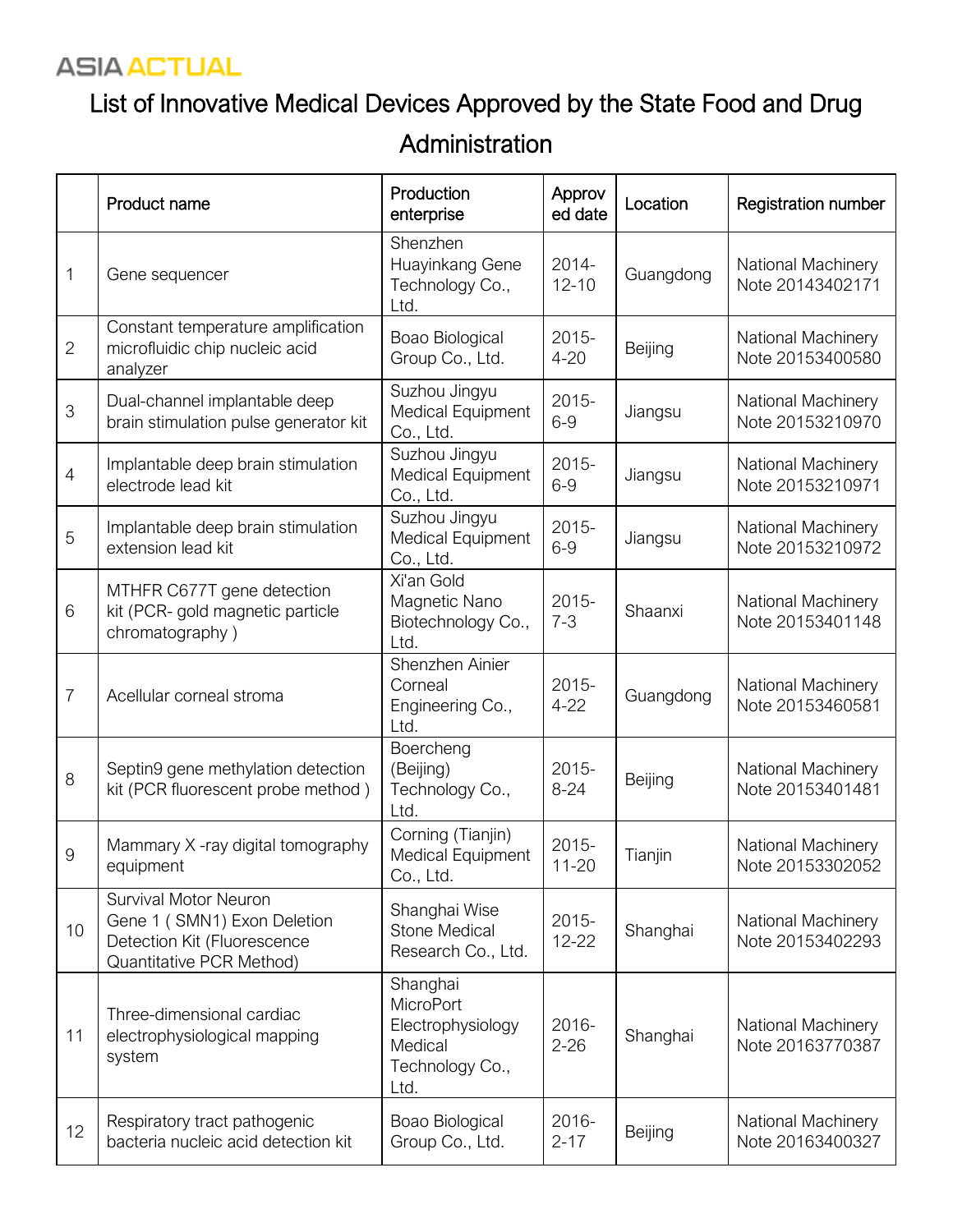### **ASIA ACTUAL**

|    | Product name                                                                          | Production<br>enterprise                                                         | Approv<br>ed date    | Location  | <b>Registration number</b>                       |
|----|---------------------------------------------------------------------------------------|----------------------------------------------------------------------------------|----------------------|-----------|--------------------------------------------------|
|    | (constant temperature amplification<br>chip method)                                   |                                                                                  |                      |           |                                                  |
| 13 | Acellular corneal graft                                                               | Guangzhou<br>Youdeging<br>Biological<br>Technology Co.,<br>Ltd.                  | 2016-<br>$3 - 28$    | Guangdong | National Machinery<br>Note 20163460573           |
| 14 | Implantable vagus nerve stimulation<br>pulse generator kit                            | Beijing Pinchi<br>Medical Equipment<br>Co., Ltd.                                 | 2016-<br>$5 - 16$    | Beijing   | National Machinery<br>Note 20163210989           |
| 15 | Implantable vagus nerve stimulation<br>electrode lead kit                             | Beijing Pinchi<br>Medical Equipment<br>Co., Ltd.                                 | 2016-<br>$5 - 16$    | Beijing   | National Machinery<br>Note 20163210990           |
| 16 | Drug-eluting peripheral balloon<br>dilatation catheter                                | Beijing Xianruida<br>Medical<br>Technology Co.,<br>Ltd.                          | 2016-<br>$5 - 25$    | Beijing   | National Machinery<br>Note 20163771020           |
| 17 | Cold saline perfusion<br>radiofrequency ablation catheter                             | Shanghai<br>MicroPort<br>Electrophysiology<br>Medical<br>Technology Co.,<br>Ltd. | 2016-<br>$5 - 31$    | Shanghai  | National Machinery<br>Note 20163771040           |
| 18 | Sternum plate                                                                         | Changzhou<br>Huasen Medical<br>Equipment Co.,<br>Ltd.                            | 2016-<br>$10 - 8$    | Jiangsu   | National Machinery<br>Note 20163461582           |
| 19 | Positron emission and X-ray<br>computed tomography imaging<br>device                  | Mingfeng Medical<br>System Co., Ltd.                                             | 2016-<br>$10 - 17$   | Zhejiang  | National Machinery<br>Note 20163332156           |
| 20 | Intraocular lens                                                                      | Aibo Nord (Beijing)<br>Medical<br>Technology Co.,<br>Ltd.                        | 2016-<br>$11 - 21$   | Beijing   | National Machinery<br>Note 20163221747           |
| 21 | Orthopedic surgery navigation and<br>positioning system                               | Beijing Tianzhihang<br>Medical<br>Technology Co.,<br>Ltd.                        | 2016.1<br>1.14       | Beijing   | National Machinery<br>Note 20163542280           |
| 22 | Cryogenic cryoablation surgery<br>system                                              | Hygeia (Beijing) M<br>edical Devices Co.,<br>Ltd.                                | 2017-<br>$2 - 14$    | Beijing   | National Machinery<br><b>Note</b><br>20173583088 |
| 23 | Sterile cryoablation needle for single<br>use                                         | Hygeia (Beijing) M<br>edical Devices Co.,<br>Ltd.                                | 2017-<br>$2 - 14$    | Beijing   | National Machinery<br>Note 20173583089           |
| 24 | Variable-angle dual-probe single-<br>photon emission computer<br>tomography equipment | Beijing Yongxin<br>Medical Equipment<br>Co., Ltd.                                | $2017 -$<br>$4 - 26$ | Beijing   | National Machinery<br>Note 20173330681           |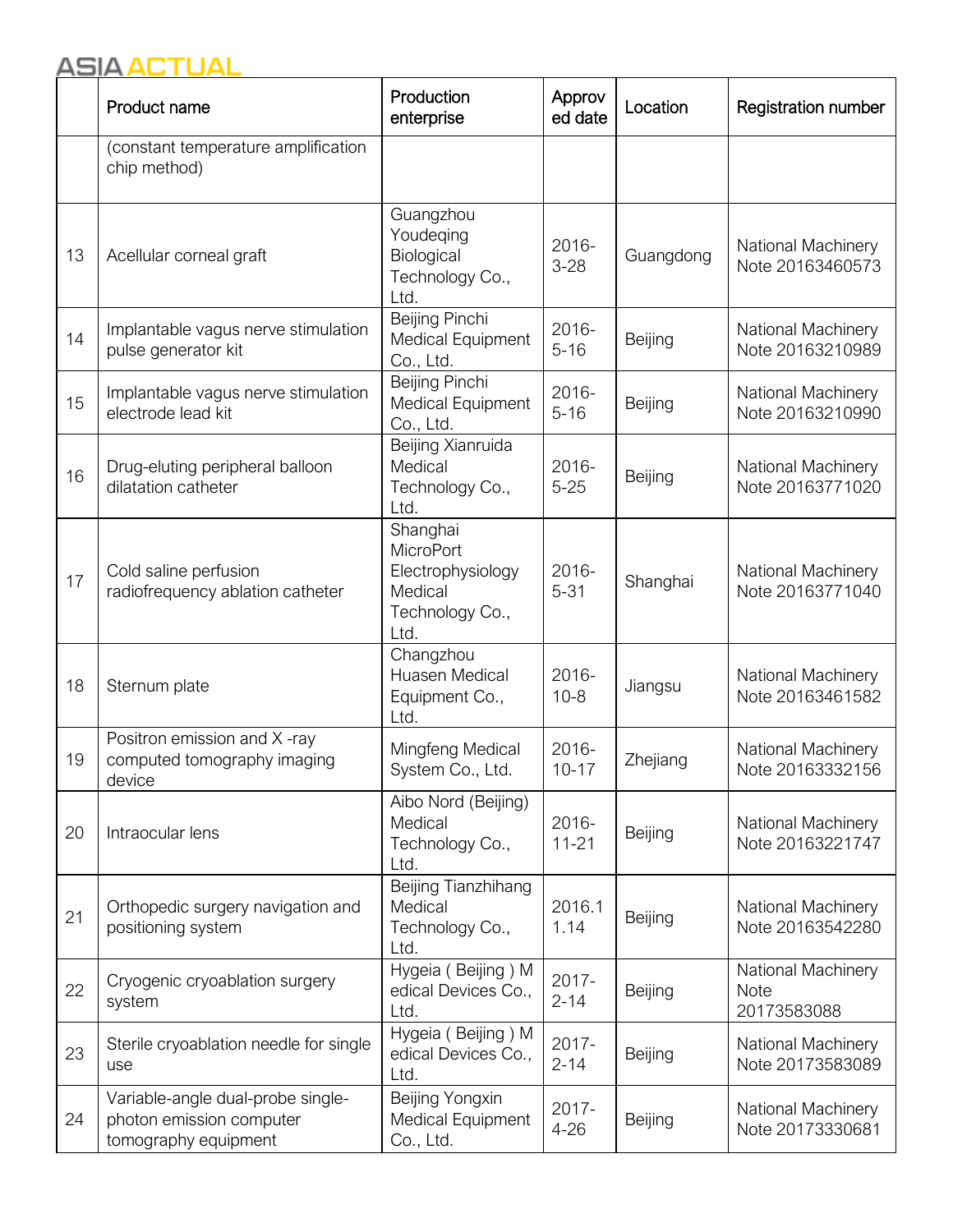|    | Product name                                                                    | Production<br>enterprise                                                      | Approv<br>ed date  | Location  | <b>Registration number</b>                    |
|----|---------------------------------------------------------------------------------|-------------------------------------------------------------------------------|--------------------|-----------|-----------------------------------------------|
| 25 | Fully degradable sinus drug stent<br>system                                     | Puyi (Shanghai)<br>Biotechnology Co.,<br>Ltd.                                 | 2017-<br>$4 - 25$  | Shanghai  | National Machinery<br>Note 20173460679        |
| 26 | Percutaneous interventional artificial<br>heart valve system                    | Hangzhou Qiming<br><b>Medical Devices</b><br>Co., Ltd.                        | 2017-<br>$4 - 25$  | Zhejiang  | National Machinery<br>Note 20173460680        |
| 27 | Interventional artificial heart valve                                           | Suzhou Jiecheng<br>Medical<br>Technology Co.,<br>Ltd.                         | 2017-<br>$4 - 28$  | Jiangsu   | National Machinery<br>Note 20173460698        |
| 28 | Disposable absorbable nail<br>intradermal stapler                               | <b>Beijing Yihe</b><br>Hengrui Medical<br>Technology Co.,<br>Ltd.             | 2017-<br>$5 - 31$  | Beijing   | National Machinery<br>Note 20173650874        |
| 29 | Left atrial appendage occluder<br>system                                        | Lifetech<br>Technology<br>(Shenzhen) Co.,<br>Ltd.                             | 2017-<br>$6 - 2$   | Guangdong | National Machinery<br>Note 20173770881        |
| 30 | Branch type aorta stent graft and<br>delivery system                            | Shanghai<br>MicroPort Medical<br>Equipment (Group<br>Co., Ltd.                | 2017-<br>$6 - 26$  | Shanghai  | National Machinery<br>Note 20173463241        |
| 31 | Foldable artificial vitreous balloon                                            | Guangzhou<br>Satellite TV Bo<br>Biological<br>Technology Co.,<br>Ltd.         | 2017-<br>$7 - 25$  | Guangdong | National Machinery<br>Note 20173223296        |
| 32 | Abdominal Aorta Stent Graft System                                              | Beijing Huamai<br><b>Taike Medical</b><br>Equipment Co.,<br>Ltd.              | 2017-<br>$10 - 17$ | Beijing   | National Machinery<br>Note 20173461434        |
| 33 | Implantable pacemaker                                                           | Lifetech<br>Technology<br>(Shenzhen) Co.,<br>Ltd.                             | 2017-<br>$12 - 11$ | Guangdong | <b>National Machinery</b><br>Note 20173211570 |
| 34 | Human EGFR gene mutation<br>detection kit (multiplex<br>fluorescent PCR method) | Xiamen Aide<br>Biomedical<br>Technology Co.,<br>Ltd.                          | 2018-<br>$1 - 18$  | Fujian    | <b>National Machinery</b><br>Note 20183400014 |
| 35 | Absorbable dura mater sealing<br>medical glue                                   | Shandong<br>Saikesaisi<br>Pharmaceutical<br>Technology Co.,<br>Ltd.           | 2018-<br>$1 - 25$  | Shandong  | National Machinery<br>Note 20183650031        |
| 36 | Vascular reconstruction device                                                  | <b>MicroPort</b><br>Shentong Medical<br>Technology<br>(Shanghai) Co.,<br>Ltd. | 2018-<br>$3 - 15$  | Shanghai  | National Machinery<br>Note 20183770102        |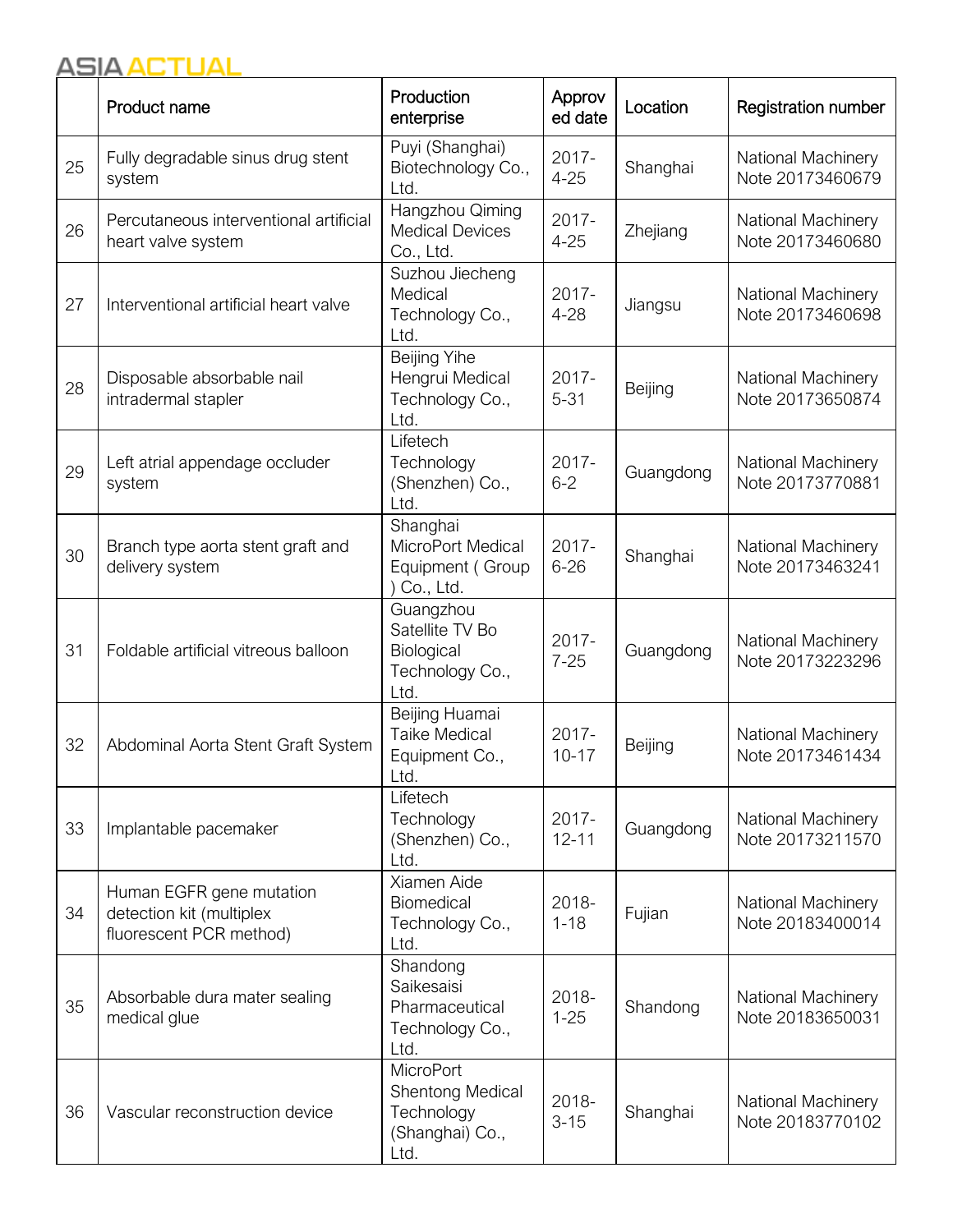|    | Product name                                                                                                                   | Production<br>enterprise                                                             | Approv<br>ed date  | Location  | <b>Registration number</b>                       |
|----|--------------------------------------------------------------------------------------------------------------------------------|--------------------------------------------------------------------------------------|--------------------|-----------|--------------------------------------------------|
| 37 | miR-92a detection kit<br>(fluorescence RT-PCR method)                                                                          | Shenzhen Jinbaihui<br>Biological Co., Ltd.                                           | 2018-<br>$3 - 27$  | Guangdong | National Machinery<br>Note 20183400108           |
| 38 | Hepatitis C virus nucleic acid<br>determination kit ( PCR- fluorescent<br>probe method)                                        | Beijing Najie<br>Diagnostic Reagent<br>Co., Ltd.                                     | 2018-<br>$4 - 20$  | Beijing   | National Machinery<br>Note 20183400157           |
| 39 | Cerebral thrombus removal device                                                                                               | Jiangsu Nico<br>Medical Equipment<br>Co., Ltd.                                       | 2018-<br>$5 - 08$  | Jiangsu   | National Machinery<br>Note 20183770186           |
| 40 | Quantitative blood flow fraction<br>measurement system                                                                         | <b>Bodong Medical</b><br>Imaging<br>Technology<br>(Shanghai) Co.,<br>Ltd.            | 2018-<br>$7 - 12$  | Shanghai  | <b>National Machinery</b><br>Note 20183210282    |
| 41 | People<br>EGFR/ALK/BRAF/KRAS gene<br>mutation combined detection kit<br>(reversible terminal termination<br>sequencing method) | Guangzhou<br><b>Burning Rock</b><br>Medical Laboratory<br>Co., Ltd.                  | 2018-<br>$7 - 18$  | Guangdong | National Machinery<br>Note 20183400286           |
| 42 | Automatic chemiluminescence<br>immunoassay analyzer                                                                            | Beijing Lianzhong<br><b>Tech Technology</b><br>Co., Ltd.                             | 2018-<br>$8 - 11$  | Beijing   | National Machinery<br><b>Note</b><br>20183220293 |
| 43 | Human EGFR, KRAS, BRAF, PIK3<br>CA, ALK, ROS1 gene mutation<br>detection kit (semiconductor<br>sequencing method)              | <b>Tianjin Nuohe</b><br>Zhiyuan Biological<br>Information<br>Technology Co.,<br>Ltd. | 2018-<br>$8 - 11$  | Tianjin   | National Machinery<br><b>Note</b><br>20183400294 |
| 44 | Composite hernia repair patch                                                                                                  | Shanghai Songli<br>Biotechnology Co.,<br>Ltd.                                        | 2018-<br>$8 - 12$  | Shanghai  | National Machinery<br>Note 20183130292           |
| 45 | Positron emission tomography and<br>magnetic resonance imaging<br>system                                                       | Shanghai United<br>Imaging Medical<br>Technology Co.,<br>Ltd.                        | 2018-<br>$8 - 29$  | Shanghai  | National Machinery<br><b>Note</b><br>20183060337 |
| 46 | EGFR/ALK/ROS1/BRAF/KRAS/HER<br>2 gene mutation detection kit<br>(reversible terminal termination<br>sequencing method)         | Nanjing Shihe<br><b>Medical Equipment</b><br>Co., Ltd.                               | 2018-<br>$9 - 28$  | Jiangsu   | National Machinery<br>Note 20183400408           |
| 47 | Implantable sacral nerve stimulation<br>electrode lead kit                                                                     | Beijing Pinchi<br>Medical Equipment<br>Co., Ltd.                                     | 2018-<br>$9 - 28$  | Beijing   | National Machinery<br>Note 20183120409           |
| 48 | Implantable sacral nerve stimulator<br>kit                                                                                     | Beijing Pinchi<br>Medical Equipment<br>Co., Ltd.                                     | 2018-<br>$9 - 28$  | Beijing   | National Machinery<br>Note 20183120410           |
| 49 | Human SDC2 Gene Methylation<br><b>Detection Kit</b><br>(Fluorescence PCR Method)                                               | Guangzhou Kang<br>Liming Biological<br>Technology Co.,<br>Ltd.                       | 2018-<br>$11 - 16$ | Guangdong | <b>National Machinery</b><br>Note 20183400506    |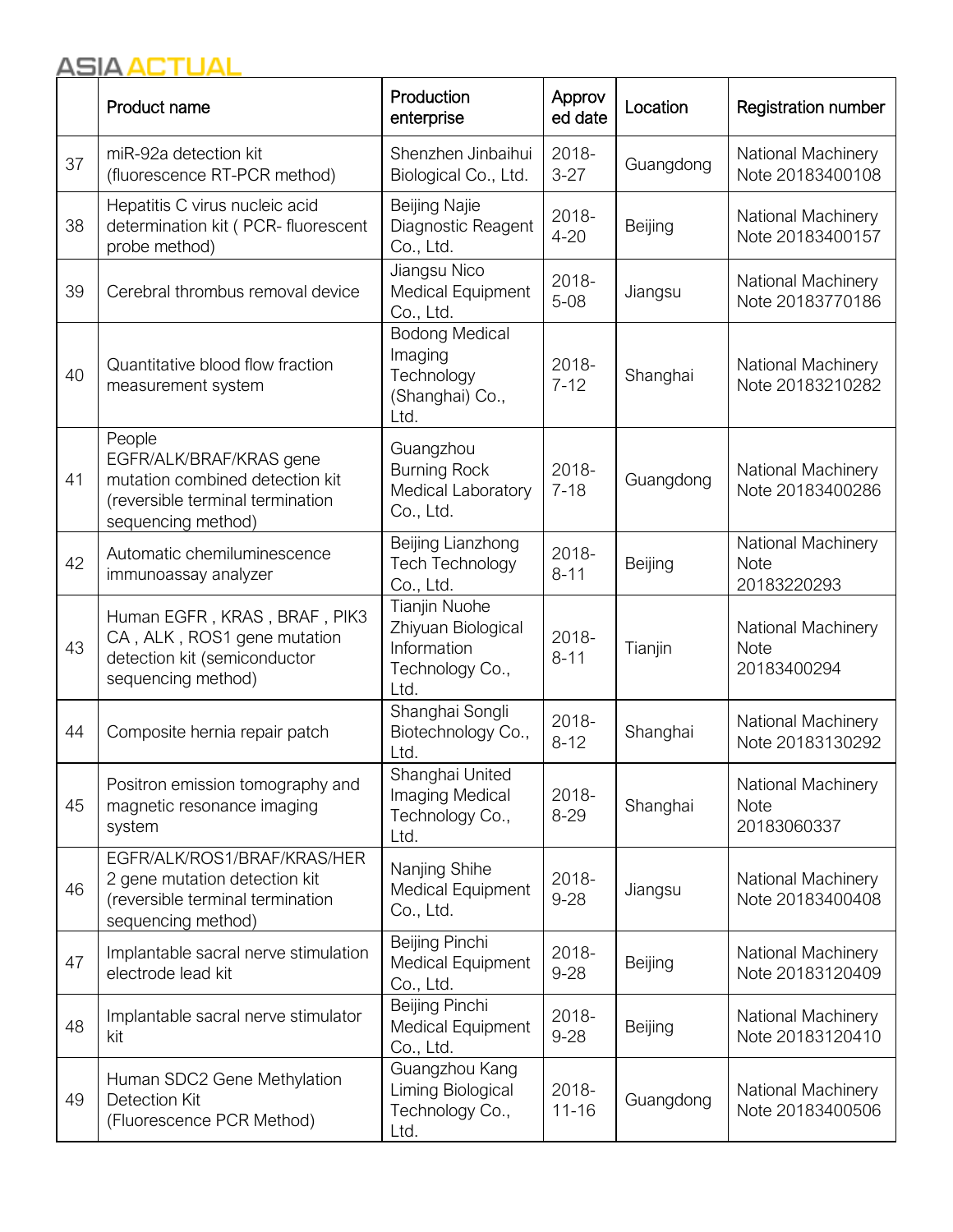|    | Product name                                                                                    | Production<br>enterprise                                                               | Approv<br>ed date  | Location       | <b>Registration number</b>                    |
|----|-------------------------------------------------------------------------------------------------|----------------------------------------------------------------------------------------|--------------------|----------------|-----------------------------------------------|
| 50 | Human 10 gene mutation joint<br>detection kit (reversible end<br>termination sequencing method) | Xiamen Aide<br><b>Biomedical</b><br>Technology Co.,<br>Ltd.                            | 2018-<br>$11 - 16$ | Fujian         | National Machinery<br>Note 20183400507        |
| 51 | Medical electron linear accelerator                                                             | Guangdong<br>Zhongneng<br>Accelerator<br>Technology Co.,<br>Ltd.                       | 2018-<br>$11 - 28$ | Guangdong      | National Machinery<br>Note 20183050520        |
| 52 | Valvuloplasty ring                                                                              | Kings<br>Biotechnology<br>(Changshu) Co.,<br>Ltd.                                      | 2018-<br>$12 - 07$ | Jiangsu        | National Machinery<br>Note 20183130534        |
| 53 | Neurosurgery Navigation and<br>Positioning System                                               | Huake Precision<br>(Beijing) Medical<br>Technology Co.,<br>Ltd.                        | 2018-<br>$12 - 21$ | Beijing        | National Machinery<br>Note 20183010598        |
| 54 | Medical linear accelerator system                                                               | Shanghai United<br>Imaging Medical<br>Technology Co.,<br>Ltd.                          | 2018-<br>$12 - 24$ | Shanghai       | National Machinery<br>Note 20183050599        |
| 55 | Porous tantalum bone filling material                                                           | Chongqing Runze<br>Pharmaceutical<br>Co., Ltd.                                         | 2019-<br>$1 - 7$   | Chongqing      | National Machinery<br>Note 20193130001        |
| 56 | Bioabsorbable coronary artery<br>rapamycin eluting stent system                                 | Lepu (Beijing)<br>Medical Equipment<br>Co., Ltd.                                       | 2019-<br>$2 - 22$  | Beijing        | National Machinery<br>Note 20193130093        |
| 57 | Patient monitor                                                                                 | Shenzhen Mindray<br>Biomedical<br>Electronics Co.,<br>Ltd.                             | 2019-<br>$3 - 12$  | Guangdong      | National Machinery<br>Note 20193070154        |
| 58 | Abdominal aorta stent graft and<br>delivery system                                              | <b>MicroPort</b><br>Cardiovascular<br>Medical<br>Technology<br>(Shanghai) Co.,<br>Ltd. | 2019-<br>$3 - 19$  | Shanghai       | National Machinery<br>Note 20193130182        |
| 59 | Left atrial appendage closure<br>system                                                         | <b>Beijing Meditop</b><br>Medical<br>Technology Co.,<br>Ltd.                           | 2019-<br>$4 - 30$  | Beijing        | <b>National Machinery</b><br>Note 20193130278 |
| 60 | Left atrial appendage occluder<br>system                                                        | Shanghai Pushi<br>Medical Equipment<br>Technology Co.,<br>Ltd.                         | 2019-<br>$5-5$     | Shanghai       | National Machinery<br>Note 20193130279        |
| 61 | <b>Intensity Modulated Radiation</b><br>Therapy Planning System Software                        | Zhongke<br>Superfine (Anhui)                                                           | 2019-<br>$5-6$     | Anhui<br>Hefei | National Machinery<br>Note 20193210281        |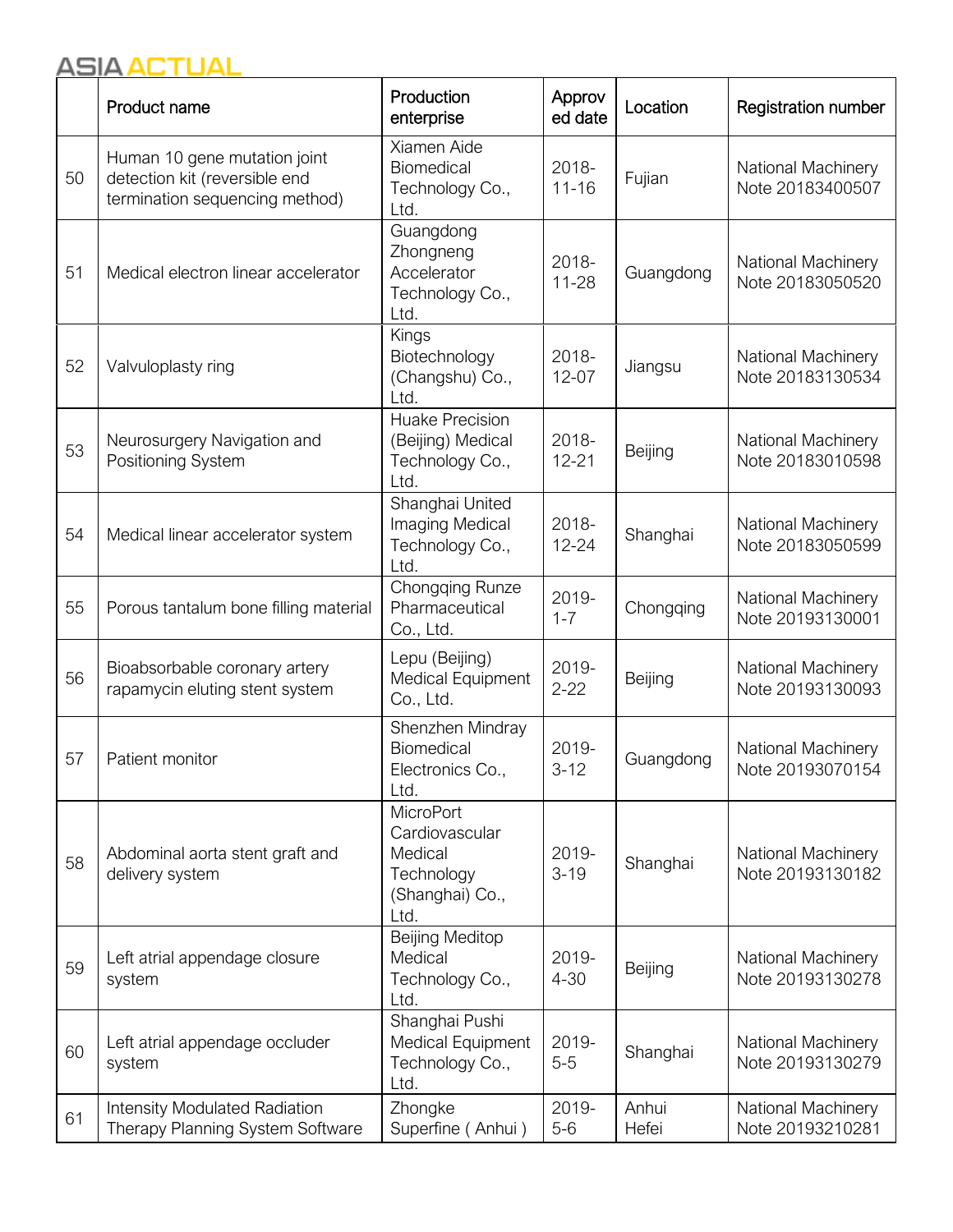|    | Product name                                                                                         | Production<br>enterprise                                            | Approv<br>ed date  | Location                | <b>Registration number</b>                           |
|----|------------------------------------------------------------------------------------------------------|---------------------------------------------------------------------|--------------------|-------------------------|------------------------------------------------------|
|    |                                                                                                      | Technology Co.,<br>Ltd.                                             |                    |                         |                                                      |
| 62 | Digital mammography X-ray<br>imaging system                                                          | Shanghai United<br>Imaging Medical<br>Technology Co.,<br>Ltd.       | 2019-<br>$5-6$     | Shanghai                | National Machinery<br>Note 20193060280               |
| 63 | Positron emission and X-ray<br>computed tomography scanning<br>system                                | Hubei Ruishi Digital<br>Medical Imaging<br>Technology Co.,<br>Ltd.  | 2019-<br>$5 - 31$  | Hubei                   | National Machinery<br><b>Note</b><br>20193060364     |
| 64 | Transcatheter leadless implantable<br>pacing system Micra Transcatheter<br>Leadless Pacemaker system | Medtronic<br>Medtronic Inc.                                         | 2019-<br>$6 - 11$  | United<br><b>States</b> | National Machinery I<br>njection<br>into 20193120297 |
| 65 | Transcatheter Aortic Valve System                                                                    | Shanghai<br>MicroPort Xintong<br>Medical<br>Technology Co.,<br>Ltd. | 2019-<br>$7 - 10$  | Shanghai                | National Machinery<br>Note 20193130494               |
| 66 | Single-use intravascular imaging<br>catheter                                                         | Nanjing Wolfman<br>Medical<br>Technology Co.,<br>Ltd.               | 2019-<br>$8 - 19$  | Jiangsu<br>Nanjing      | National Machinery<br>Note 20193060601               |
| 67 | Non-invasive blood glucose meter                                                                     | Bobang Fangzhou<br>Medical<br>Technology<br>(Beijing) Co., Ltd.     | 2019-<br>$8 - 26$  | Beijing                 | National Machinery<br>Note 20193070602               |
| 68 | Implantable left ventricular assist<br>system                                                        | Chongqing<br>Yongrenxin Medical<br>Equipment Co.,<br>Ltd.           | 2019-<br>$8 - 26$  | Chongqing               | National Machinery<br>Note 20193120603               |
| 69 | Acellular corneal graft                                                                              | Qingdao Zhonghao<br>Biological<br>Engineering Co.,<br>Ltd.          | 2019-<br>$9 - 12$  | Shandong                | National Machinery<br>Note 20193160679               |
| 70 | Coronary angiography blood flow<br>reserve fraction measurement<br>system                            | Suzhou Runmad<br>Medical<br>Technology Co.,<br>Ltd.                 | 2019-<br>12-09     | Suzhou                  | National Machinery<br>Note 20193070969               |
| 71 | One-time use invasive pressure<br>sensor                                                             | Suzhou Runmad<br>Medical<br>Technology Co.,<br>Ltd.                 | 2019-<br>$12-9$    | Suzhou                  | National Machinery<br>Note 20193070970               |
| 72 | Positron emission and X-ray<br>computed tomography scanning<br>system                                | Shanghai United<br>Imaging Medical<br>Technology Co.,<br>Ltd.       | 2019-<br>$12 - 17$ | Shanghai                | National Machinery<br>Note 20193060998               |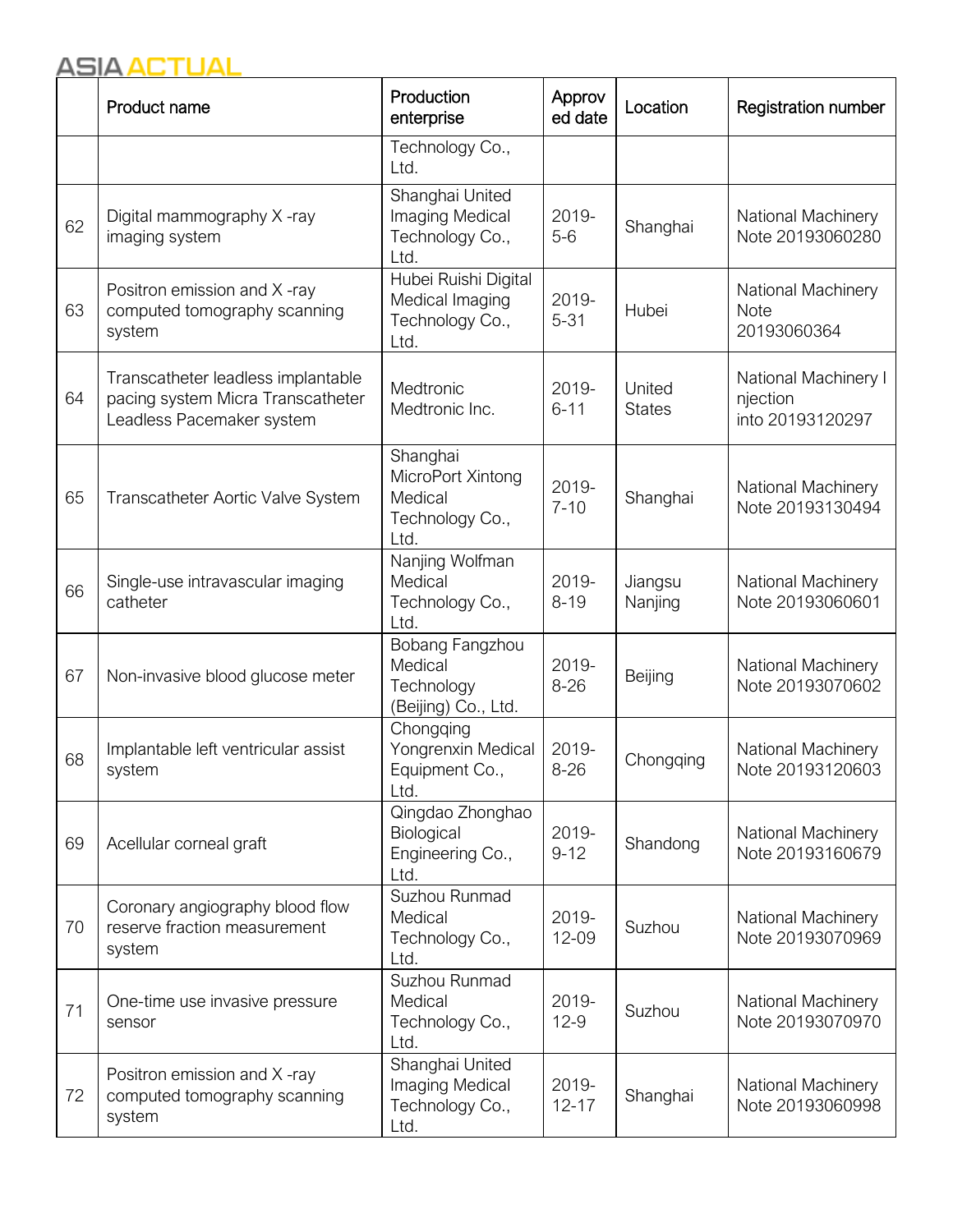|    | Product name                                                                                               | Production<br>enterprise                                                 | Approv<br>ed date  | Location                | <b>Registration number</b>                     |
|----|------------------------------------------------------------------------------------------------------------|--------------------------------------------------------------------------|--------------------|-------------------------|------------------------------------------------|
| 73 | Nucleic acid amplification detection<br>analyzer                                                           | Hangzhou Ustar<br>Biotechnology Co.,<br>Ltd.                             | 2019-<br>12-23     | Hangzhou                | National Machinery<br>Note 20193061026         |
| 74 | Puncture surgery navigation<br>equipment                                                                   | <b>Yida Polestar</b><br>Medical<br>Technology<br>(Suzhou) Co., Ltd.      | 2020-<br>$01 - 14$ | Suzhou                  | National Machinery<br>Note 20203010034         |
| 75 | Coronary blood flow reserve fraction<br>calculation software                                               | Beijing Kunlun<br><b>Medical Cloud</b><br>Technology Co.,<br>Ltd.        | 2020-<br>$01 - 14$ | Beijing                 | National Machinery<br>Note 20203210035         |
| 76 | Human EGFR/KRAS/BRAF/<br>HER2/ALK/ROS1 gene mutation<br>detection kit (semiconductor<br>sequencing method) | Xiamen Feishuo<br>Biotechnology Co.,<br>Ltd.                             | 2020-<br>$01 - 22$ | Xiamen                  | National Machinery<br>Note 20203400094         |
| 77 | Preimplantation chromosome<br>aneuploidy detection kit<br>(semiconductor sequencing<br>method)             | Suzhou Beikang<br><b>Medical Devices</b><br>Co., Ltd.                    | 2020-<br>$02 - 21$ | Suzhou                  | National Machinery<br>Note 20203400181         |
| 78 | Bioabsorbable coronary rapamycin<br>eluting stent system                                                   | Shandong Huaan<br>Biological<br>Technology Co.,<br>Ltd.                  | 2020-<br>$3 - 4$   | Jinan                   | National Machinery<br>Note 20203130197         |
| 79 | Drug balloon dilatation catheter                                                                           | Shanghai<br>MicroPort Xinmai<br>Medical<br>Technology Co.,<br>Ltd.       | 2020-<br>$4 - 26$  | Shanghai                | National Machinery<br>Note 20203130445         |
| 80 | Cardiovascular optical coherence<br>tomography equipment and<br>accessories                                | Shenzhen Zhongke<br>Microlight Medical<br>Device Technology<br>Co., Ltd. | 2020-<br>04-28     | Shenzhen                | National Machinery<br>Note 20203060446         |
| 81 | RNF180/Septin9 gene methylation<br>detection kit (PCR fluorescent<br>probe method)                         | Boercheng<br>(Beijing)<br>Technology Co.,<br>Ltd.                        | 2020-<br>04-28     | Beijing                 | National Machinery<br>Note 20203400447         |
| 82 | Plasma surgery equipment                                                                                   | Hunan Jingyi<br>Medical<br>Technology Co.,<br>Ltd.                       | 2020-<br>05-08     | Hunan                   | National Machinery<br>Note 20203010474         |
| 83 | Tumor electric field treatment<br>instrument                                                               | NovoCure Ltd.                                                            | 2020-<br>$05 - 11$ | Israel                  | National Machinery<br>Injection<br>20203090269 |
| 84 | Transcatheter Aortic Valve System                                                                          | Edwards<br>Lifesciences LLC                                              | 2020-<br>06-05     | United<br><b>States</b> | National Machinery<br>Injection<br>20203130291 |
| 85 | Transcatheter mitral valve clamp<br>and steerable guiding catheter                                         | Abbott Vascular                                                          | 2020-<br>$06 - 15$ | United<br><b>States</b> | National Machinery<br>Injection<br>20203130325 |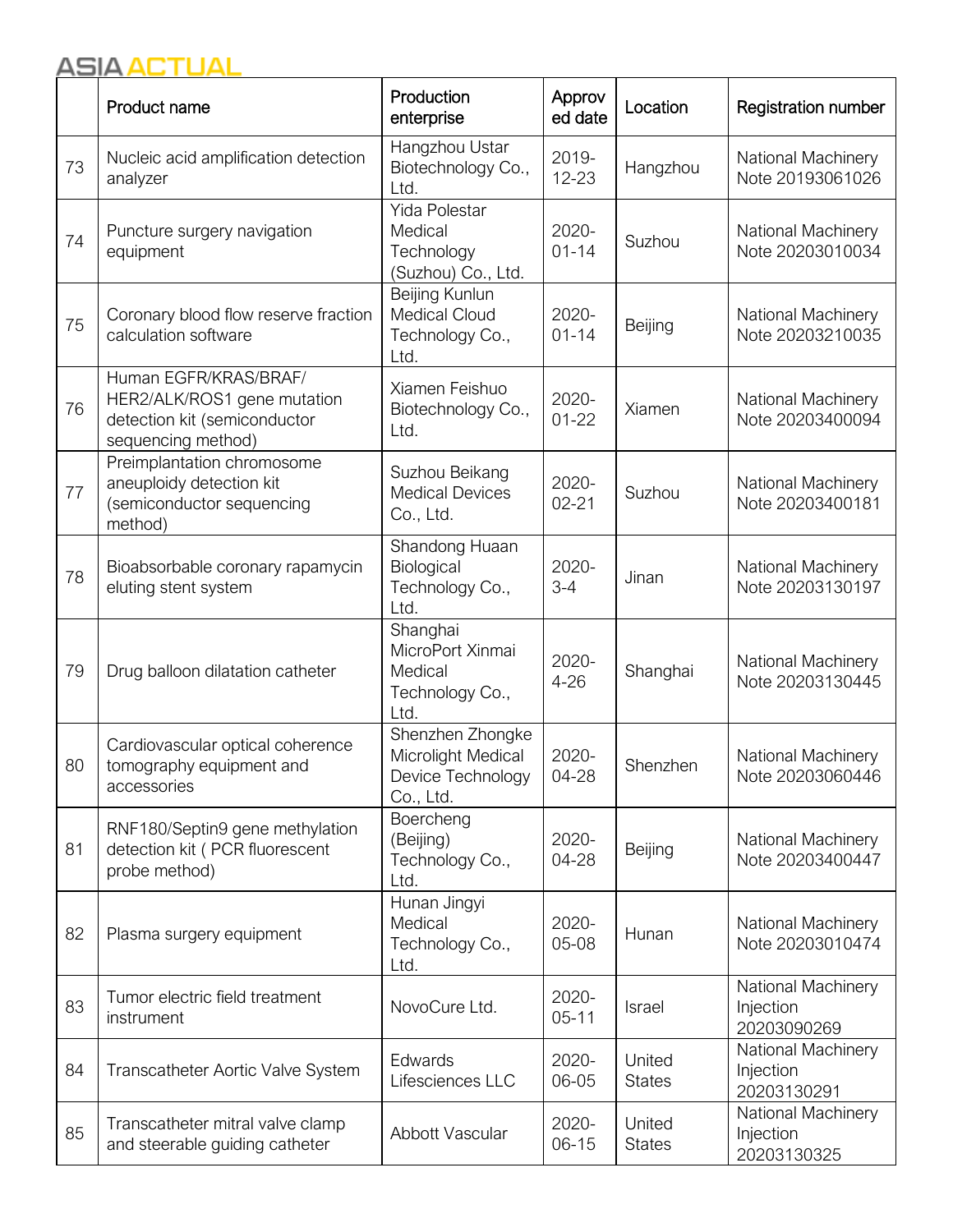|    | Product name                                                                                                                                                           | Production<br>enterprise                                  | Approv<br>ed date  | Location              | <b>Registration number</b>             |
|----|------------------------------------------------------------------------------------------------------------------------------------------------------------------------|-----------------------------------------------------------|--------------------|-----------------------|----------------------------------------|
| 86 | Diabetic retinopathy analysis<br>software                                                                                                                              | Shanghai Yingtong<br>Medical<br>Technology Co.,<br>Ltd.   | 2020-<br>08-07     | Shanghai              | National Machinery<br>Note 20203210686 |
| 87 | Diabetic retinopathy fundus image-<br>aided diagnosis software                                                                                                         | Shenzhen Siji<br>Intelligent<br>Technology Co.,<br>Ltd.   | 2020-<br>08-07     | Shenzhen<br>City      | National Machinery<br>Note 20203210687 |
| 88 | <b>Hip Joint Coated Ball Head</b>                                                                                                                                      | Zhongao Huicheng<br>Technology Co.,<br>Ltd.               | 2020-<br>08-20     | Beijing               | National Machinery<br>Note 20203130707 |
| 89 | Bolt removal bracket                                                                                                                                                   | Zhuhai Tongqiao<br>Medical<br>Technology Co.,<br>Ltd.     | 2020-<br>09-07     | Guangdong<br>Province | National Machinery<br>Note 20203030728 |
| 90 | Blood flow reserve fraction<br>measuring equipment                                                                                                                     | Shenzhen Beixin<br>Life Technology<br>Co., Ltd.           | 2020-<br>09-29     | Shenzhen<br>City      | National Machinery<br>Note 20203070774 |
| 91 | Pressure microcatheter                                                                                                                                                 | Shenzhen Beixin<br>Life Technology<br>Co., Ltd.           | 2020-<br>09-29     | Shenzhen<br>City      | National Machinery<br>Note 20203070775 |
| 92 | Hydrogen and oxygen atomizer                                                                                                                                           | Shanghai Rumei<br>Medical<br>Technology Co.,<br>Ltd.      | 2020-<br>$02 - 02$ | Shanghai              | National Machinery<br>Note 20203080066 |
| 93 | Memory alloy nail foot holder                                                                                                                                          | Lanzhou Ximai<br>Memory Alloy Co.,<br>Ltd.                | 2020.1<br>0.26     | Gansu                 | National Machinery<br>Note 20203130823 |
| 94 | Coronary CT angiography image<br>vascular stenosis auxiliary triage<br>software                                                                                        | Yukun (Beijing)<br>Network<br>Technology Co.,<br>Ltd.     | 2020-<br>$11 - 03$ | Beijing               | National Machinery<br>Note 20203210844 |
| 95 | KRAS gene mutation<br>and BMP3/NDRG4 gene<br>methylation and fecal occult blood<br>combined detection kit<br>(PCR fluorescent probe<br>method - colloidal gold method) | Hangzhou Nuohui<br>Health Technology<br>Co., Ltd.         | 2020-<br>11-09     | Hangzhou              | National Machinery<br>Note 20203400845 |
| 96 | Drug-eluting PTA balloon dilatation<br>catheter                                                                                                                        | Zhejiang<br>Guichuang Medical<br>Equipment Co.,<br>Ltd.   | 2020.1<br>1.9      | Zhejiang<br>Province  | National Machinery<br>Note 20203030857 |
| 97 | Peripheral nerve repair graft                                                                                                                                          | Jiangsu Yitong<br>Biological<br>Technology Co.,<br>Ltd.   | 2020.1<br>1.17     | Jiangsu<br>Province   | National Machinery<br>Note 20203130898 |
| 98 | CT image-assisted detection<br>software for pulmonary nodules                                                                                                          | Hangzhou Shenrui<br><b>Bolian Technology</b><br>Co., Ltd. | 2020-<br>$11 - 30$ | Hangzhou<br>City      | National Machinery<br>Note 20203210920 |